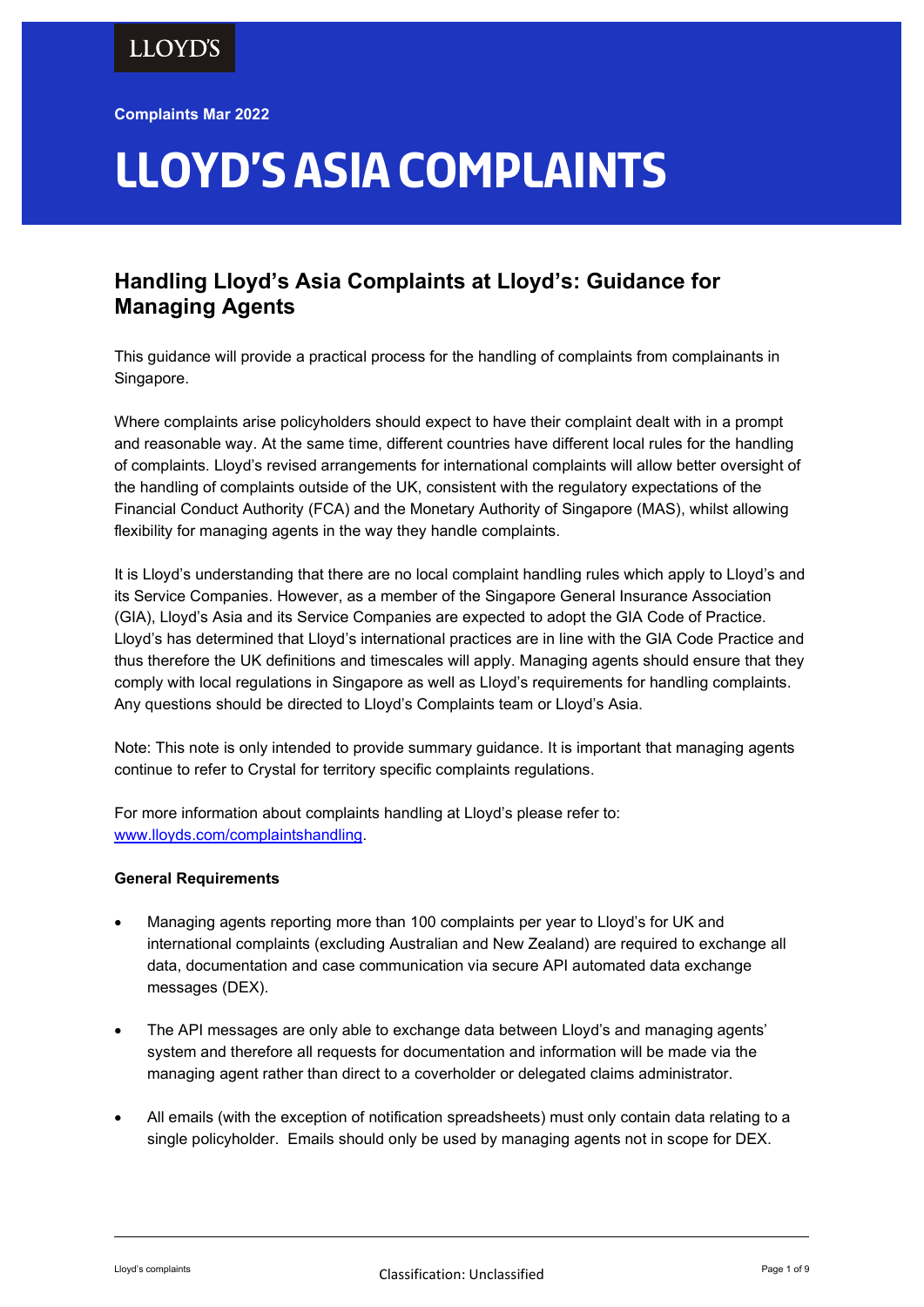- All email attachments must be password protected using the managing agent / coverholder standard password provided to Lloyd's Complaints team.
- Lloyd's Complaints team are not to be copied in to emails between managing agents and their representatives. Any additional documentation supplied that is not required will be deleted.
- All documents including original complaints, investigation ongoing letters and stage one responses are to be submitted in pdf format. Local language documents may be provided as Word documents, for managing agents both in scope and out of scope for DEX, these can be provided via email.

#### Expression of dissatisfaction by complainant to managing agent/representative

Managing agents must have in place procedures that allow complaints to be made by any reasonable means, including orally. The definition of a complaint to be applied is the one set by the Financial Conduct Authority (FCA) in the FCA Handbook. In summary, this is any 'expression of dissatisfaction.

#### Process to be followed for handling Lloyd's Asia complaints

- Managing agents must have oversight of all complaints. Therefore coverholders, delegated claims administrators (DCAs) or other agents of the managing agent, whether they have delegated authority or not, must notify the managing agent of each complaint received.
- It is the responsibility of managing agents to handle all international complaints appropriately and ensure that they are compliant with relevant local rules. This includes any requirement to acknowledge complaints, provide information to the complainant and meet applicable time limits.
- Managing agents who are not in scope for DEX must, within two weeks (or more frequently if required to comply with the 14 day notification requirement) must complete the Lloyd's International Complaint Notification template, providing details of all new complaints received where the complainant is eligible to have their complaint considered by the local External Dispute Resolution (EDR) scheme. This notification can be submitted by the lead managing agent or their representative (which could be a coverholder or delegated claims administrator).
- Notification spreadsheets must be received by 16.45 to be loaded on the day of receipt otherwise they will be loaded on the following working day.
- Complaints which have been brought to the attention of the managing agent by Lloyd's Complaints team must not be notified back to Lloyd's.
- There is no requirement for a nil return where no new complaints have been received.
- On policies or binding authorities where there is more than one syndicate participating, Lloyd's expects the lead syndicate to notify the complaint.
- The International Complaint Notification Template should be downloaded from www.lloyds.com/complaintshandling and sent once completed via email to: complaints-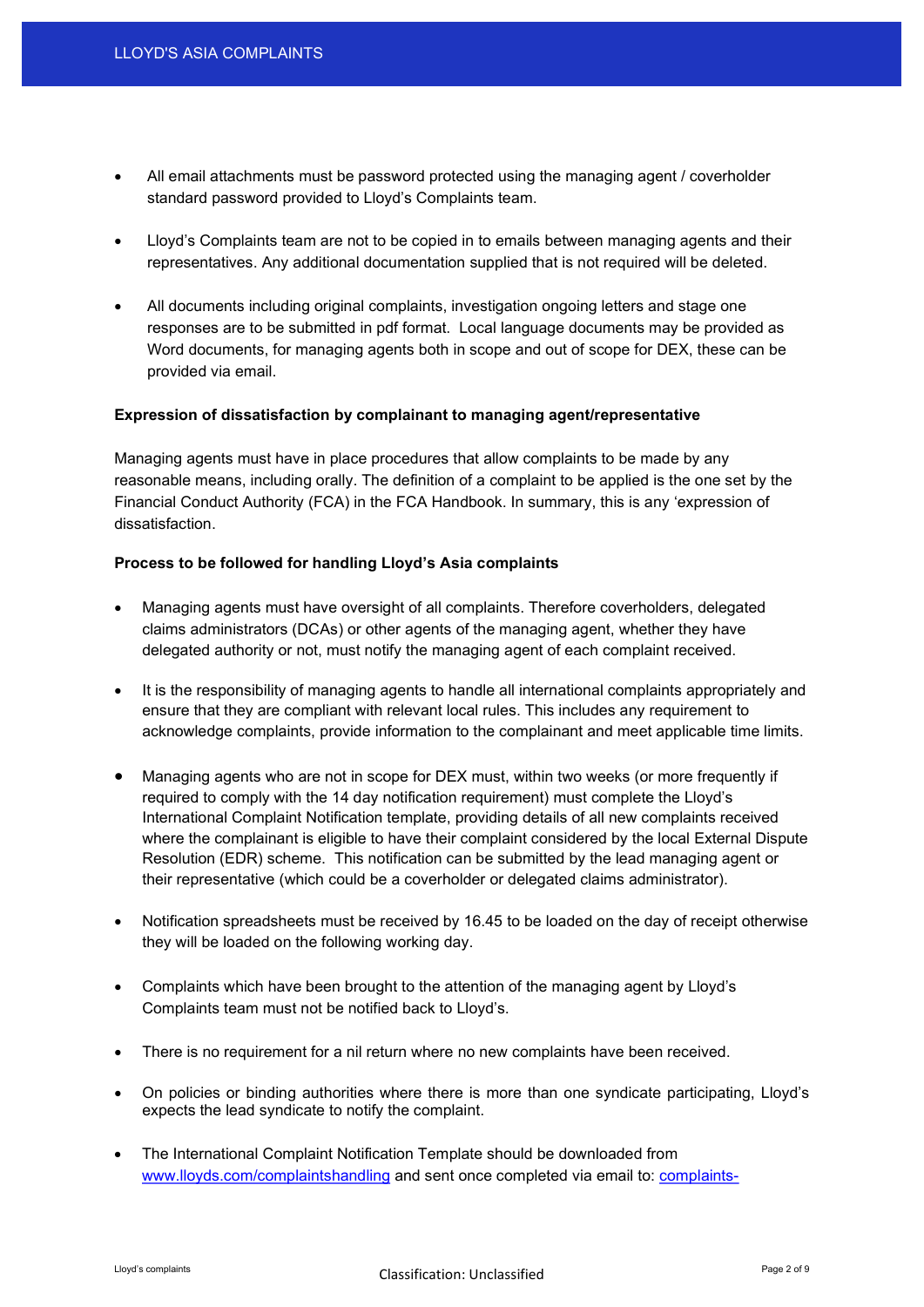notification@lloyds.com. Managing agents must use the template provided by Lloyd's and should not create their own templates. The subject line of the email should state 'Notification Spreadsheet' unless the spreadsheet is automatically created by a complaint management database. The email should only contain the spreadsheet and no other documentation.

- For complaints made by a party other than policyholder, the details on the notification spreadsheet must be the complainant details and the covering email should provide details of the policyholder. For managing agents in scope for DEX, the policyholder contact details should be added to the managing agent system and these details will provided to Lloyd's via API message 'Contacts'.
- Complaints where the risk address differs to the correspondence address or the complainant is being represented by another party, for managing agents in scope for DEX, these details should be recorded on the managing agents system so they can be provided to Lloyd's via API message 'Contacts'.
- The following table explains how to complete the International Complaint Notification template. Completion of all fields is mandatory, with the exception of the Address field. Managing agents should ensure that they provide the information in a way that is compliant with the applicable data protection laws.

| <b>Field</b>                       | <b>Comments</b>                                                                                                                                 |
|------------------------------------|-------------------------------------------------------------------------------------------------------------------------------------------------|
| <b>Submitting Company</b>          | This is the name of the managing agent or its representative, whichever<br>of the two is completing the template.                               |
| Coverholder                        | If the policy was underwritten by a coverholder, insert the coverholder<br>name in this field.                                                  |
| <b>DCA</b>                         | This is the name of the delegated claims administrator involved in the<br>claim. This field is optional.                                        |
| <b>Complainant Surname</b>         | This is the name of the complainant. Either the surname or company<br>name must be completed.                                                   |
| <b>Complainant Company</b><br>Name | This is the name of the complainant. Either the surname or company<br>name must be completed.                                                   |
| <b>Complainant Address</b>         | Insert a correspondence address for the complainant. This field is<br>optional.                                                                 |
| <b>Complainant Town</b>            | Insert a correspondence town for the complainant. This field is optional.                                                                       |
| Complainant Zip / Postal<br>Code   | Insert the postal / zip code for the complainant. Completion of this field<br>is required to facilitate identification of duplicate complaints. |
| <b>Complainant Country</b>         | Select from drop down list.                                                                                                                     |
| Policy number                      | Either policy number or claim number must be entered.                                                                                           |
| <b>Claim Number</b>                | Either policy number or claim number must be entered.                                                                                           |
| Year of Account                    | Enter in the format YYYY. This field is optional.                                                                                               |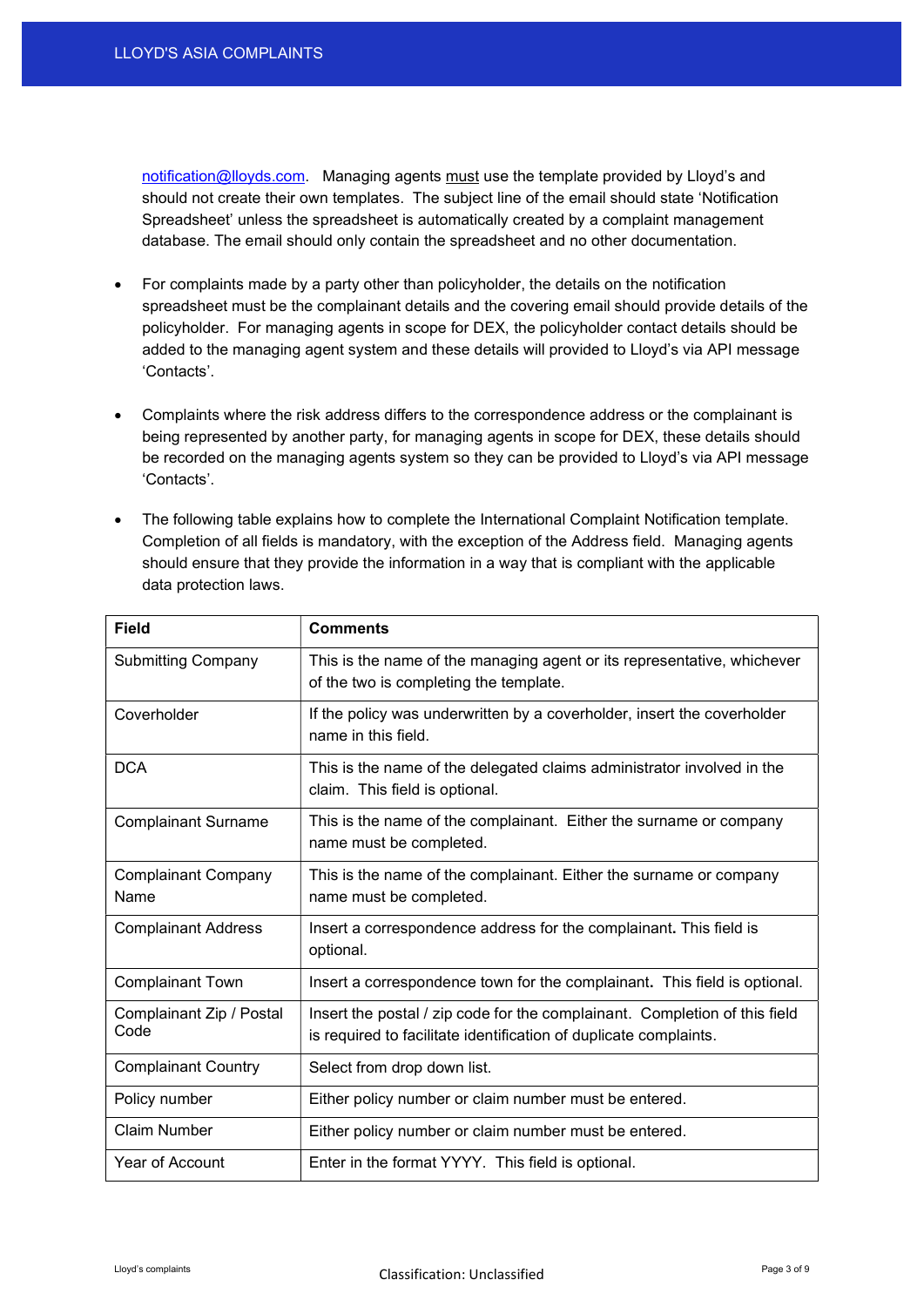| <b>Complaint Process</b>           | This is the complaint process that is being followed. Select from drop<br>down list.                                                                                                                                                                                                                                            |
|------------------------------------|---------------------------------------------------------------------------------------------------------------------------------------------------------------------------------------------------------------------------------------------------------------------------------------------------------------------------------|
| <b>Policyholder Country</b>        | Select from drop down list. If the complainant and policyholder are the<br>same person, please enter same option as in Complainant Country.                                                                                                                                                                                     |
| Date Received                      | Insert the date the complaint was received by the managing agent or its<br>representative. For example where the complaint was initially received<br>by a coverholder who subsequently notifies the managing agent of the<br>matter the date the complaint was first received by the coverholder will<br>be the operative date. |
| <b>FCA Complaint Code</b>          | Select from drop down list.                                                                                                                                                                                                                                                                                                     |
| Product                            | Select from drop down list.                                                                                                                                                                                                                                                                                                     |
| Placement                          | Select from drop down list.                                                                                                                                                                                                                                                                                                     |
| <b>Syndicate Number</b>            | Lead syndicate on the coverage.* Select from drop down list.                                                                                                                                                                                                                                                                    |
| <b>Claims Related</b>              | Select Yes or No from drop down list.                                                                                                                                                                                                                                                                                           |
| Lloyd's UK Root Cause              | Select from drop down list. This field is optional.                                                                                                                                                                                                                                                                             |
| <b>Managing Agent Name</b>         | Managing agent for the lead syndicate. Select from drop down list.                                                                                                                                                                                                                                                              |
| <b>Managing Agent</b><br>Reference | Enter reference from managing agent system. This field is optional.                                                                                                                                                                                                                                                             |

\*If written on a multi lead basis, please leave blank and set out in an email the lead managing agent/syndicate for each contract and the percentage share of the risk.

- The spreadsheet should be named 'NotificationInternational' and saved as an xls document, no additional columns should be added to the spreadsheet.
- No verification checks will be performed on the spreadsheet prior to upload and it will be loaded as received. In the event that the spreadsheet fails to load successfully, the spreadsheet will be returned to the managing agent, or their representative, with details of the records that have failed. These incorrect records should be resubmitted on the next spreadsheet. NB The complaint will not be classed as logged for performance oversight purposes until the corrected spreadsheet is received and the complaint is successfully uploaded.
- The notification of complaints for managing agents in scope for DEX will be automatically provided to Lloyd's via the API message 'Notification' when loaded on to the managing agent system. Whilst it is not a requirement, it would be beneficial if a copy of the original complaint, in pdf format, is saved to the managing agent system at the same time so that this is provided by the API message 'Attachments' prior to the resolution of the case. If written on a multi-binding authority agreement basis, please provide details of each managing agent and their percentage share via API message 'Case Communication'.
- Complaints will be entered onto the complaints monitoring database by Lloyd's Complaints team to enable effective monitoring and reporting to the relevant regulators.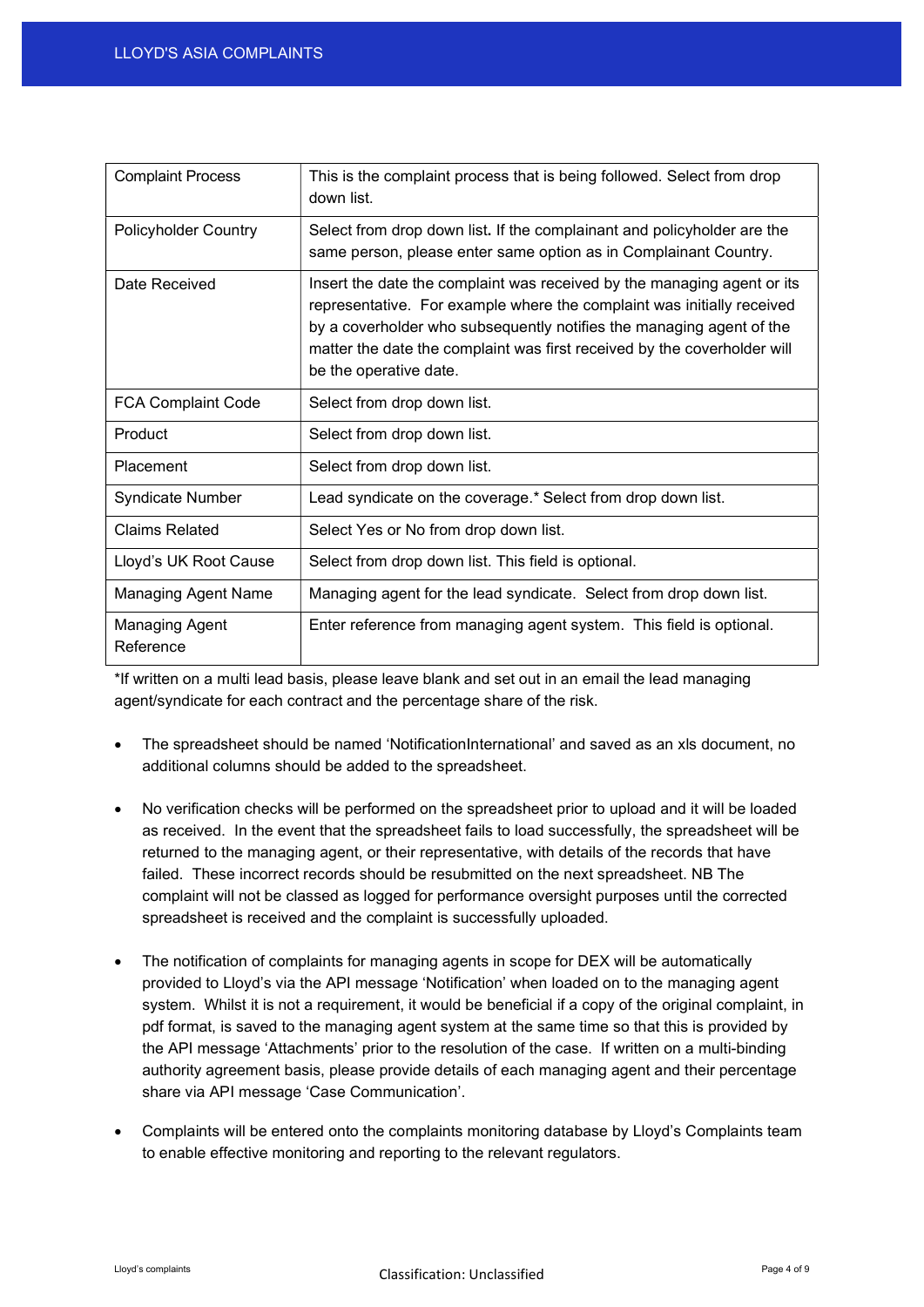- Complaints must be notified to Lloyd's within 14 days of receipt and those not notified to Lloyd's within 21 days of receipt will incur an 'additional administration charge'.
- Managing agents must also keep their own record of each complaint received and the measures taken for their resolution.
- Lloyd's reserves the right to review and take over coordinating the response to individual complaints where, in the view of Lloyd's, this is appropriate in all the circumstances, including to meet local regulatory expectations of Lloyd's.

#### Acknowledgement of complaints

- All complaints are to be acknowledged promptly and in writing. Lloyd's expectation is that acknowledgements are sent within 5 business days where possible. There is no need to provide a copy of the acknowledgement letter to Lloyd's.
- Complaints received in the first instance to Lloyd's will be recorded and acknowledged by Lloyd's. Once the relevant managing agent is identified the complaint will be notified to the individual nominated by the relevant managing agent for a stage one review.

#### Response to complainant

- In all cases a stage one written response must be sent to the complainant within 14 calendar days of the complaint being received.
- All stage one responses must outline the right of the complainant to request a stage two review by Lloyd's Asia and provide escalation rights to the EDR in Singapore or the Financial Ombudsman Service (FOS) in the UK if they are not eligible to refer their complaint to the EDR in Singapore. The response should not be referred to as a Final Response.
- The letter should set out details of any redress or remedial action being offered. This includes:
	- $\circ$  Payments to put the complainant back into the position the complainant should have been in had the act or omission complained about not occurred, including any claim payments.
	- o Amounts paid for distress and inconvenience.
	- o Goodwill payments and goodwill gestures.
	- o Interest on delayed settlements.
	- o Waiver of an excess.
- For managing agents not in scope for DEX , a copy of the stage one response together with a copy of the original complaint must be emailed to both complaints-notification@lloyds.com and LloydsAsiaCompliance@lloyds.com within the stage one deadline. The subject line of the covering email should state 'Stage One Response – policyholder name'. The body of the email should confirm:
	- policy / claim number used to notify the complaint to Lloyd's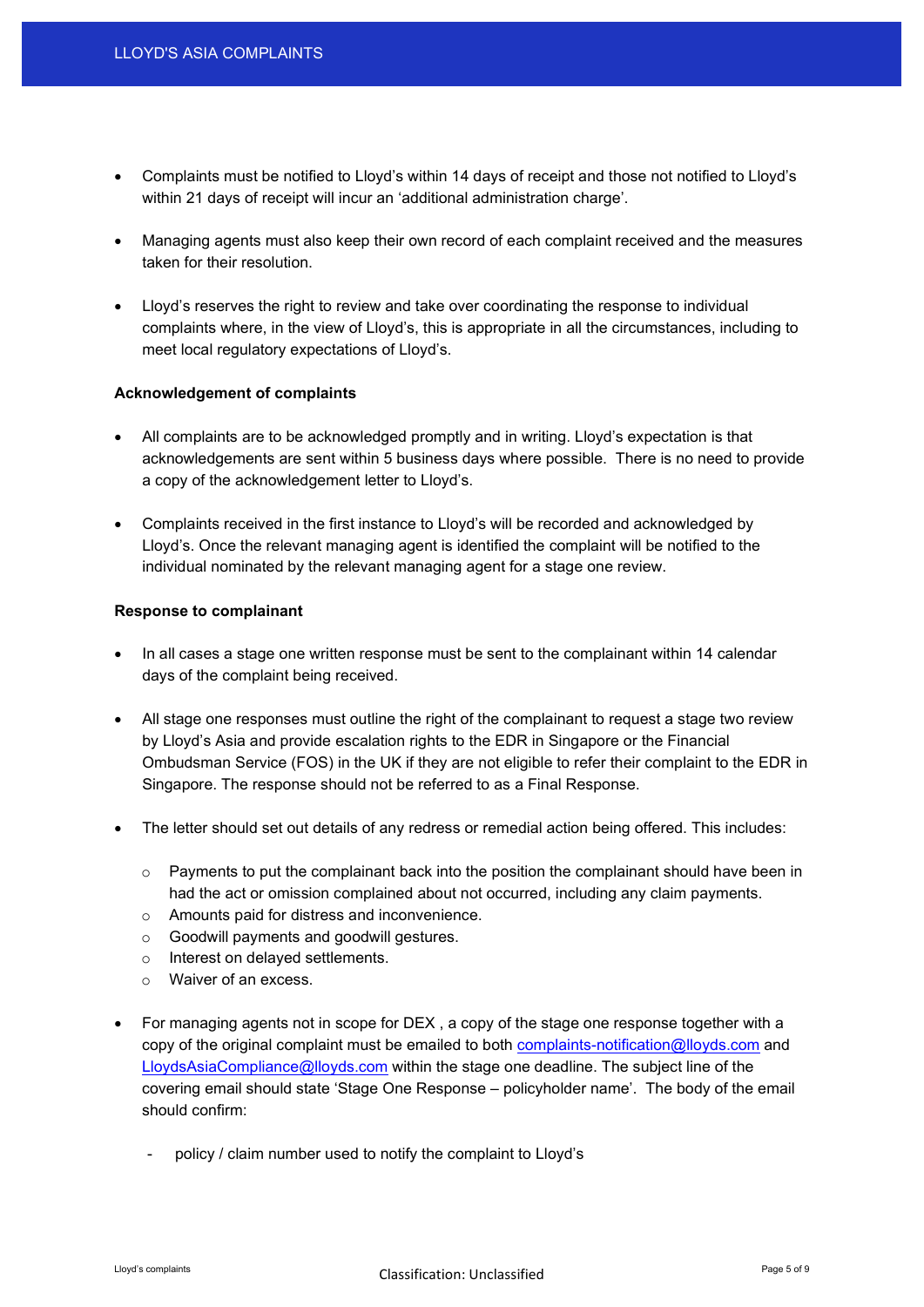- stage one decision (justified or not justified)
- if justified, the grounds for justification and action taken, using Lloyd's standard options
- redress payable
- root cause of complaint (if not provided on notification spreadsheet)
	- o Cancellation / refund
	- $\circ$  Claim coverage / terms and conditions
	- $\circ$  Claim customer service
	- $\circ$  Claim delay
	- $\circ$  Claim quantum
	- $\circ$  Claim standard / duration / delay of repair
	- o Customer Service non-claims related
	- o Other (we would expect this option to be rarely used)
	- o Product suitability
	- o Underwriting / Premium Issues
- coverholder (if not provided on notification spreadsheet)

For complaints received via the telephone, a copy of the call or a transcript must be provided.

- For managing agents in scope for DEX, the API message 'Stage One' will be automatically provided to Lloyd's when the case is resolved on the managing agent's system. A copy of the original complaint, if not already provided, and stage one response, both in pdf format, must be sent via the API message 'Attachments' with the stage one message. If these are not provided on the same day, the stage one message will be rejected and this will then need to be corrected and resubmitted by the managing agent. The case will not be classed as closed until all messages are successfully received and so chase messages may be created and associated charges may be levied if corrected messages are not provided prior to the response deadline.
- A copy of the response and original complaint should also be sent via email to LloydsAsiaCompliance@lloyds.com within the stage one deadline.
- Lloyd's Complaints team will monitor each complaint against Key Performance Metrics to ensure:
	- o regulatory deadlines are complied with
	- o appropriate EDR rights are provided to the complainant

Failure to comply with the following requirements will incur an additional administration charge:

- $\circ$  correctly report the complaint received date or other mandatory information
- $\circ$  provide all documentation in the format required by the Complaints Documentation Policy Statement
- $\circ$  provide a copy of the original complaint and international response within required deadline
- o provide details of the coverholder / root cause
- o provide correct and complete EDR referral rights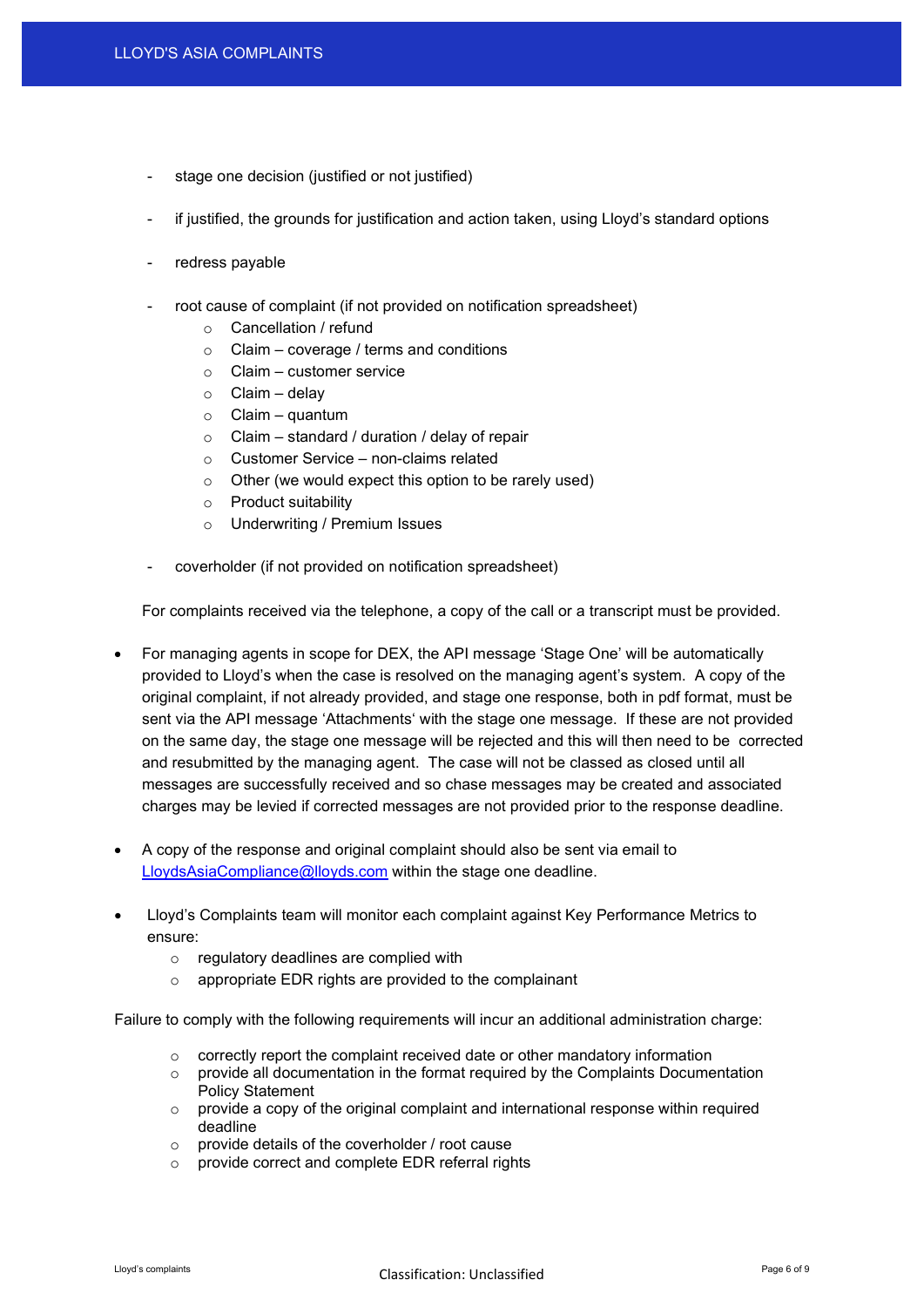#### Request by complainant for a Stage Two review by Lloyd's

- If the policyholder remains dissatisfied with the stage one response the policyholder can request that Lloyd's undertake a stage two review.
- At the inception of a stage two review, for managing agents not in scope for DEX, Lloyd's will request a full copy of the managing agent's file, policy wording and schedule and confirmation of either the claim reserve or that the complaint is not claims related. Files should be emailed to complaints-notification@lloyds.com and must include all documentation, including reports and call recordings pertinent to the case along with case notes. These documents are to be provided within 3 working days, in chronological order, with a single pdf document for the managing agent's file and a separate pdf for the policy wording and schedule. There should be no duplicated documentation or emails. Files too large to send in one email should be uploaded to secure store.
- For managing agents in scope for DEX, Lloyd's will request the documentation and claim reserve or confirmation that the complaint is not claims related via the API message 'Stage Two Escalation and File Request'.
- The data is submitted via API message 'Case File to Lloyd's'. The managing agent's file, policy wording and schedule are sent back to Lloyd's via the API message 'Attachments'. These documents are to be provided within 3 working days, in chronological order, with a single pdf document for the managing agent's file and a separate pdf for the policy wording and schedule. There should be no duplicated documentation or emails. Documents under 3mb are to be attached to the message, documents over this size are to be uploaded to secure store and a link to the file should be provided in this message.
- Failure to provide the documentation within this timeframe will attract either an 'Additional Administration Fee' or 'Automated Chase for Document / Information Fee' and failure to provide the documentation in the required format will attract an 'Additional Administration Fee' charge per hour, or part thereof, taken to prepare the file.
- Lloyd's will issue a letter to the complainant informing them of the contact details of the complaint associate allocated to their case.
- These papers, together with documentation provided by the complainant, will be reviewed by Lloyd's Complaints team with further information being requested as necessary as part of Lloyd's investigation and assessment of the complaint. This review will consider guidelines from FOS as well as rulings on previous, similar cases.
- For managing agents out of scope for DEX, each Monday a report will be emailed to each managing agent which provides details of all open cases that are being reviewed at stage two together with the contact details for the complaint associate. Emails relating to these cases are to be sent to the relevant complaint associate direct and not to the complaints or notification mailboxes. Emails incorrectly sent to these email addresses may cause delays.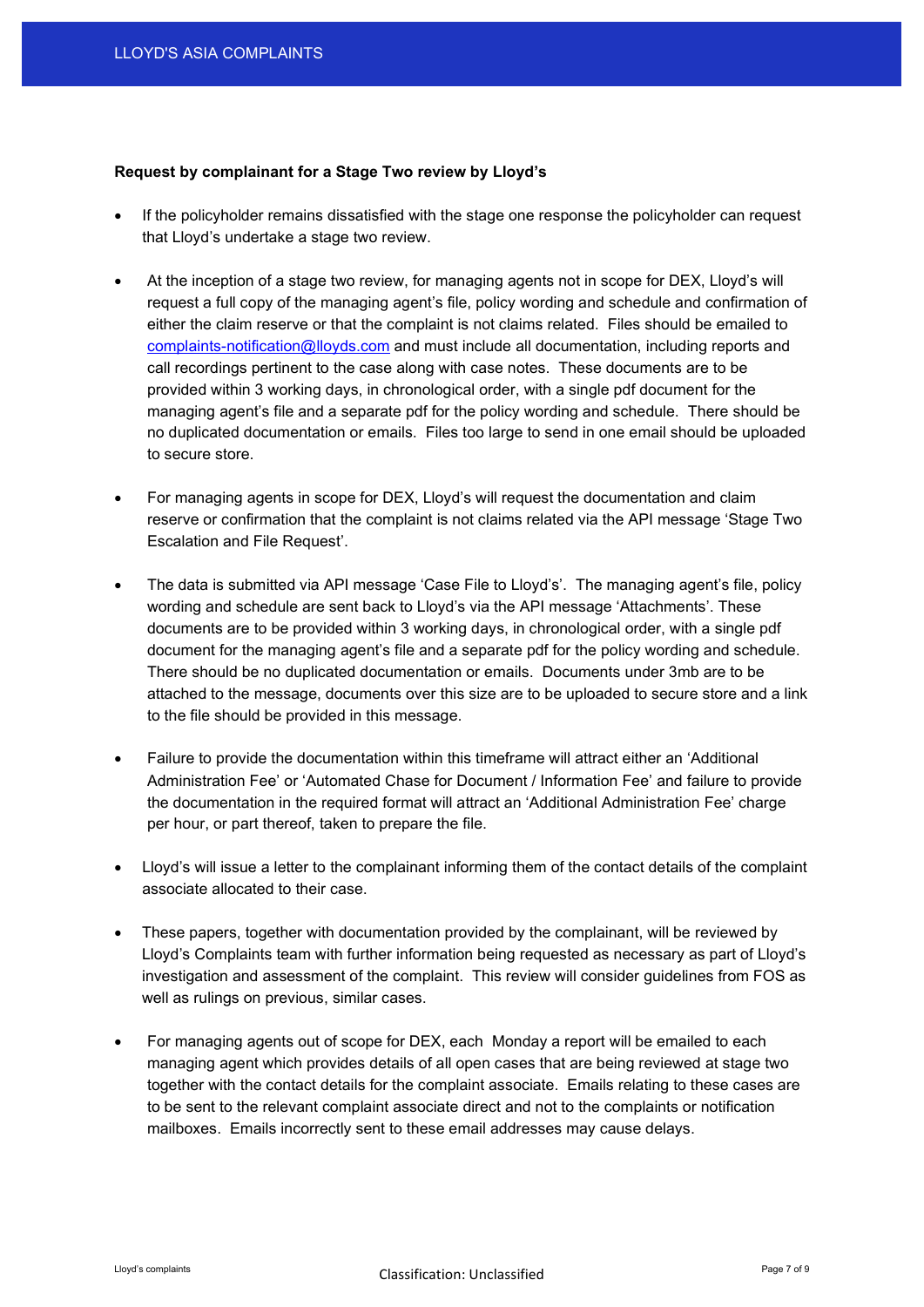- Case communication for managing agents out of scope for DEX, will be via email and the subject line of email should include Lloyd's complaints reference and the policyholder name.
- All case communication for managing agents in scope for DEX, must be via the API message, 'Case Communication'.
- Requests for additional information / agreement to proposed resolution are to be responded to within the deadline provided by the complaint associate. The deadline provided will be dependent upon the regulatory deadline of the complaint.
- Lloyd's Complaint team decisions may be made binding on managing agents under the Mandate of Complaint Decisions Policy, details of which are provided to managing agents separately. Managing agents may appeal such decisions by appealing to the contact details provided on the Complaints Mandate proforma within 2 business days. Managing agents are required to appoint a nominated person(s) to make the appeal on their behalf. This person must be a senior person within the managing agent who is not directly involved with the management or oversight of either the claim or complaint process.
- On completion of its review, Lloyd's Complaints team will issue a written Final Response to the complainant, together with the reasons for the decision. The letter will inform the complainant that they may refer the matter to the local EDR or FOS, as applicable.
- In most cases Lloyd's will complete its investigation and send the Final Response by the end of the regulatory deadline. Where Lloyd's Complaints team cannot provide a Final Response at this time, the complaint associate will send a letter to the complainant explaining why they are not in a position to provide a Final Response and when they expect to be able to provide one.
- Managing agents out of scope for DEX, will be provided with a copy of the Final Response letter by Lloyd's Complaints team via email. Managing agents in scope for DEX, will be provided with this via the API message 'Final Response'.
- Managing agents are asked to confirm that they have carried out the action required by Lloyd's Complaints team final response within 14 days of request or an EDR decision within 28 days of request. If it necessary for Lloyd's to chase for this confirmation, an additional administration charge will be levied..

# Referral for Disputes

- Subject to local applicable eligibility criteria, complainants may refer their complaints to an EDR in Singapore or the UK FOS.
- If the complainant elects to use any of the EDR routes in Singapore the managing agent must inform Lloyd's as soon as they are aware.
- When the process is concluded a copy of the outcome must be provided to the International Complaints team, Lloyd's will also require information as to whether the decision is accepted or rejected if referred to an EDR in Singapore.